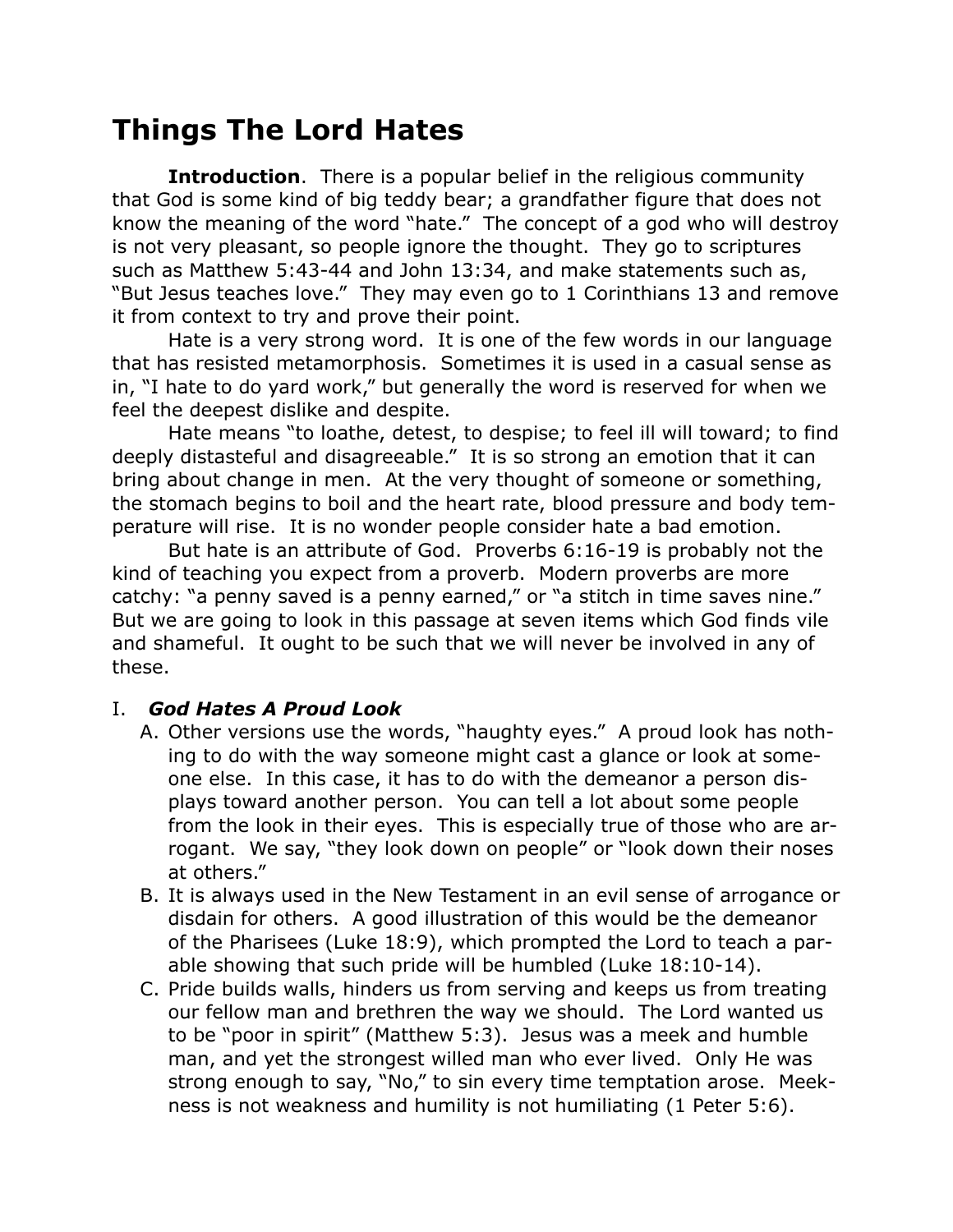#### II. *God Hates A Lying Tongue*

- A. When we look into the Bible, we find lying to be an attribute of the devil (John 8:44). Yet since the beginning of recorded time, this sin has plagued otherwise good men and women. But God hates a liar, no matter who it may be (Proverbs 12:22).
- B. We sadly live in a society where we do not believe anyone, partly because we think lying is necessary, but it is never necessary to lie. According to the 1992-1993 Barna Report, one-third of Americans think it is sometimes necessary to lie and 52% of them say they sometimes lie.
- C. Although it seems lying can get you out of trouble, it will always get you into more trouble than you get out of by telling the lie. Lying just develops more of a need to lie (Numbers 32:23). Every time you tell a lie, you lose some of your integrity, and your integrity is more important than anything you can gain from telling a lie.
- D. God wants us to put away the "old man" of lying and speak the truth with one another (Ephesians 4:25; Colossians 3:9-10). Remember that it is by truth that we are sanctified (John 17:17).

## III. *God Hates Hands That Shed Innocent Blood*

- A. There are those that will tell us it is not Christian to carry out punishment that includes the death sentence, but the key word in this phrase is "innocent."
	- 1. God has always hated the shedding of innocent blood. God punished Cain, the first murderer, severely for shedding innocent blood.
	- 2. God established Israel on a foundation of righteousness and justice (Psalm 89:14).
	- 3. Yet provision was made for the guilty to be punished and the innocent to go free (Deuteronomy 21:18-23; Romans 13:4).
	- 4. The judges of Israel were instructed to be fair and just in their decisions (Deuteronomy 16:18-20).
- B. Part of the reason for the Babylonian captivity was king Manasseh who "filled Jerusalem with innocent blood" (2 Kings 24:3-4). The shedding of innocent life proceeds from a lack of respect for life. When I see the words "innocent blood," I cannot help but think about abortion.
- C. When you consider that wicked men shed the innocent blood of God's Son, it is no wonder He hates this sin so much (Acts 2:23). Has God changed His mind (Revelation 21:8)?
- D. God wants us to be fair, honest and impartial in all of our dealings, no matter who might be involved (1 Timothy 5:21; James 2:1, 9).

## IV. *God Hates A Heart That Devises Wicked Imaginations*

A. It is one thing to sin in a moment of weakness, but quite another to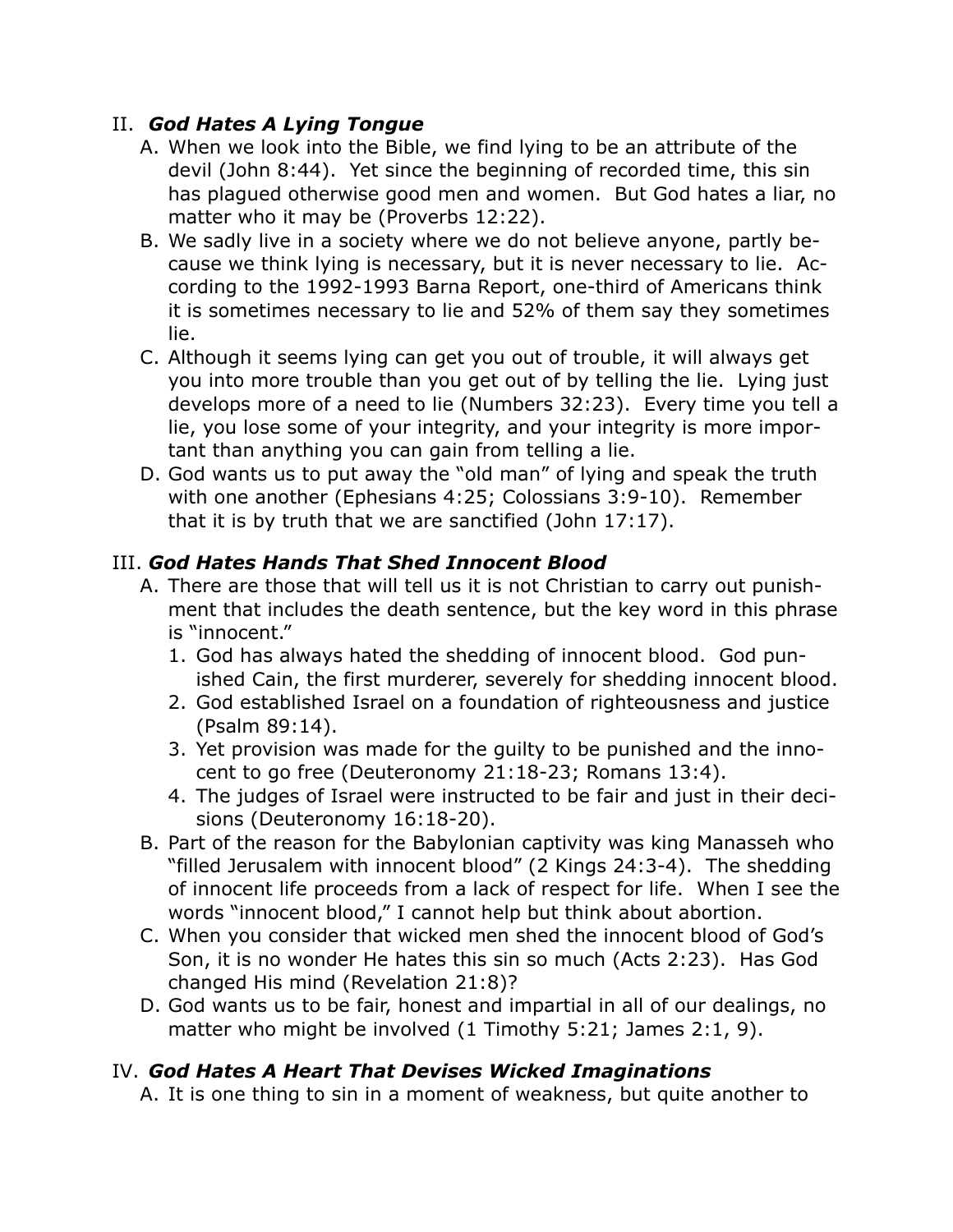plan to do it (Micah 2:1-4). This is not talking about evil thoughts but a heart that dwells on evil. If an evil thought enters your mind, you try to get it out and forget about it; you are ashamed that you even thought of it. But this is a person who sits around devising all the evil things they can do.

- B. Who better to exemplify this than the Pharaoh of Egypt who, even after nine plagues which brought great disaster to Egypt, devised yet more wicked plans? Even after the tenth plague he quickly forgot his grief and determined to continue his wicked course of action.
- C. The danger is that the more evil that feeds into our minds, the more clogged our minds become with those thoughts which eventually find an outlet in our actions. We need to be very careful what we think about because it reveals who we really are (Proverbs 23:7). A sinner cannot forever fill his mind with the Bible and remain a sinner, nor can a saint fill his mind with sin without becoming a sinner.
- D. But as wonderful as the imagination can be, it can also be a terrible curse to those who play out evil and depraved fantasies over and over again in their minds. Whatever you fantasize about, Satan will provide an opportunity for you to carry it out.

## V. *God Hates Feet That Are Swift In Running To Mischief*

- A. It is hard for most to imagine there are actually those who hate good and love evil. Yet David warned of such in Psalm 52:3, 5. God wants us to be different (Romans 12:9).
- B. This sin might be a follow up to the previous one. First, a person devises evil plans, then he runs to execute them. If a sinful mind is an abomination to the Lord, imagine how horrified He is at those who run joyfully to commit the evil in their minds! These are veterans in the army of Satan for they have conquered their consciences.
- C. Feet are important in scripture. We are to have our feet shod with the preparation of the gospel of peace (Ephesians 6:15). The feet of all Christians, however, sometimes stumble and fall. But the writer is not talking about feet that stumble, but feet that run to evil, people whose whole lives are devoted to doing evil.
- D. If some asks you the question, "You don't drink, you don't smoke, or you don't dance. What do you do for fun?" You can say, "For fun, every morning I wake up not having to feel ashamed, embarrassed or guilty about what I did the night before."

## VI. *God Hates A False Witness Who Speaks Lies*

A. After the people had been freed from Egyptian bondage, they were given various laws at Mount Sinai. Among these was the command not to bear false witness (Exodus 20:16).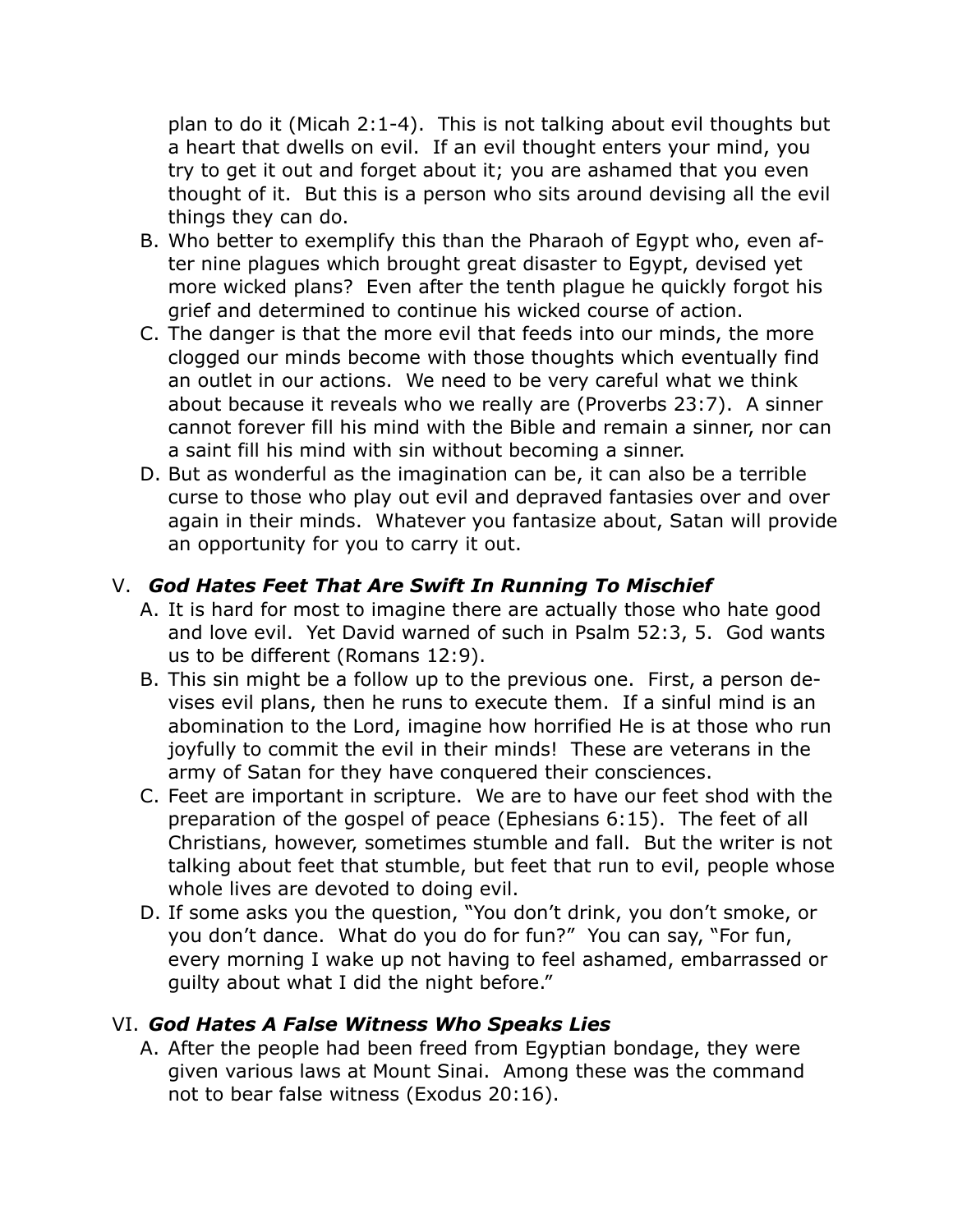- 1. To bear false witness suggests collusion to pervert justice.
- 2. We are told that a false witness shall not go unpunished (Proverbs 19:5, 9).
- B. Bearing false witness reveals the heart of a man (Matthew 15:19-20). The Jews had to find such worthless men to bear witness against Jesus (Matthew 26:59-60). Gossip, slander, evil speaking, talebearing and backbiting are good examples of bearing false witness (2 Corinthians 12:20; Ephesians 4:31; 1 Peter 2:1). It topples governments; it wrecks marriages and friendships; it ruins careers; and it destroys reputations. It causes heartache and spawns suspicion.
- C. A false witness is one who commits character assassination. You can invest your money wisely for financial security, exercise, eat right to make you healthy and always tell the truth to build your character, but you still cannot ensure that someone will not cause you to lose it all with his words. The only consolation is that gossipers cannot take your soul.
- D. We need to be careful what we spread because as "reputable" as our source may be, he may have made an innocent mistake, or his source might not have been as reliable. We may find ourselves engaged in bearing false witness without even knowing it. But God hates slander that ruins people's lives and reputations, and I am to hate what He hates. You might want to remember this the next time you are tempted to say something that is untrue. Remember, you will have to stand before God.

#### VII.*God Hates One Who Sows Discord Among Brethren*

- A. God wants His people to be united (Ephesians 4:3).
	- 1. Paul told the Corinthians that strife, dissension and discord are signs of carnality and this is not acceptable among God's people (1 Corinthians 3:1-3).
	- 2. The Psalmist tells us that unity is both good and pleasant (Psalm 133:1).
- B. Anything that destroys unity is an abomination. Having the right attitude toward one another, loving each other and God and yearning for our fellowship to result in gaining eternity together will bring unity. Unfortunately, some brethren like to stir up trouble. The Lord avoided trouble when He could, but trouble sometimes finds godly people.
- C. Think about this before you say something for no other purpose than to spread discontent. Remember, God hates such. If Matthew 5:9 were reversed, would it not state, "Cursed are the troublemakers, for they shall be called the seed of the devil?"
- D. Those who intentionally spread strife are doing the devil's work. Such people are worse than those who set fire to their neighbor's houses